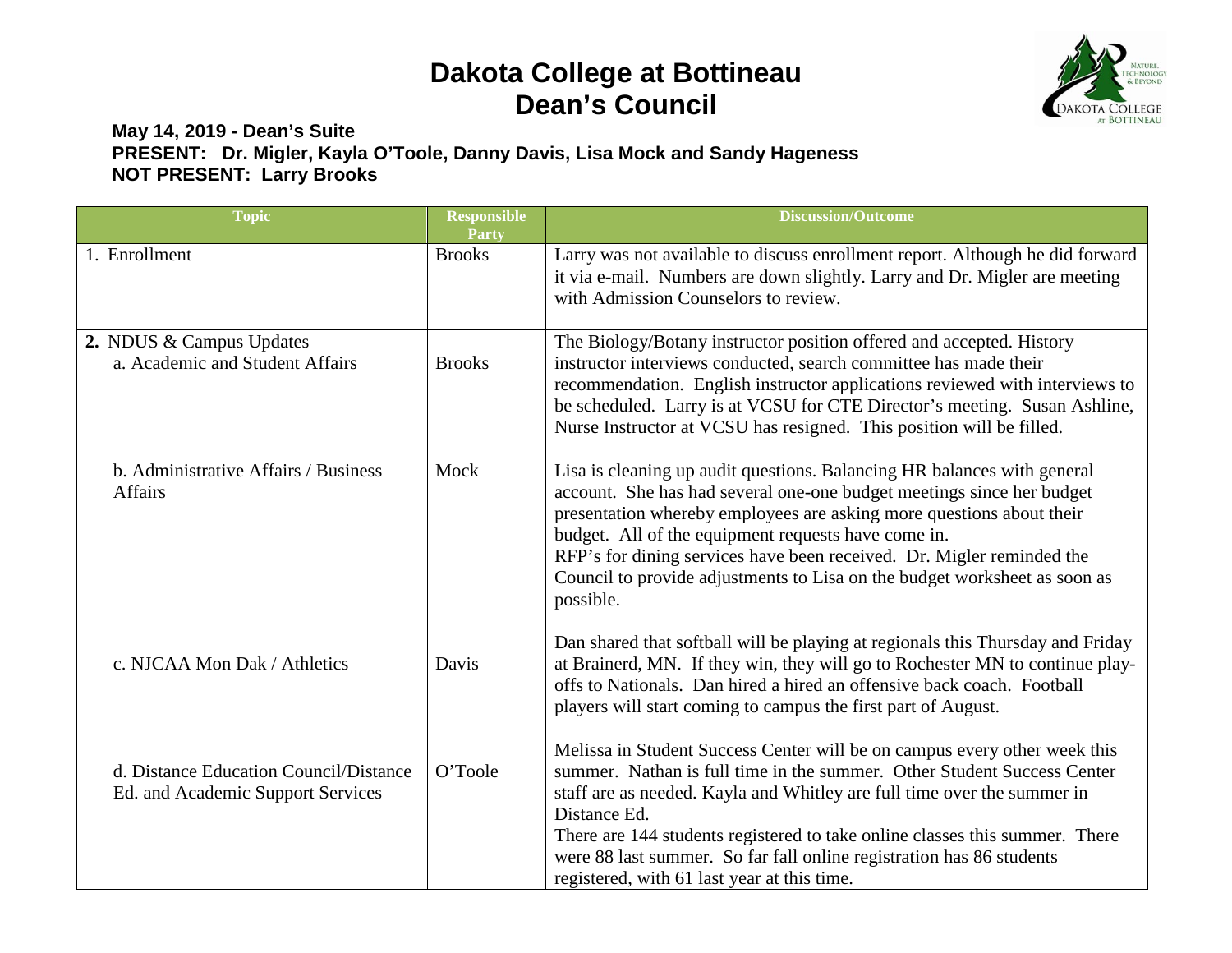## **Dakota College at Bottineau Dean's Council**



|                                         |          | SARA reporting opens today. Kayla will visit with Mike about processing<br>this as he will be taking two weeks off. Whitley and Kayla have been visiting<br>schools to register students in dual credit classes; Edgeley, Kulm, Rugby,<br>Newburg, Powers Lake, etc.<br>Kayla has the performance evaluations complete and will file them with<br>Vonda to be placed in the employees file.                    |
|-----------------------------------------|----------|----------------------------------------------------------------------------------------------------------------------------------------------------------------------------------------------------------------------------------------------------------------------------------------------------------------------------------------------------------------------------------------------------------------|
| e. Public Affairs Council               | Hageness | The Marketing Committee is conducting a social media account review to<br>identify activity among the pages. Horticulture requested a FB page to<br>promote the program and services to the community. KXMC picked up DCB<br>graduation, interviewing Alex Abrahamson, Student Speaker.                                                                                                                        |
| f. Chancellor's Cabinet / Dean's Update | Migler   |                                                                                                                                                                                                                                                                                                                                                                                                                |
| 3. Other<br>a. ERM                      | Migler   | Click here for attachments<br>Dr. Migler asked that everyone look over the ERM risks and let him know if<br>there are any risks that need to be identified as campus risks. May be some<br>things to roll over from the Emergency Operations Plan that is being worked<br>on.                                                                                                                                  |
| b. Special Project Spreadsheet          |          | If putting someone on special assignment, i.e. HLC, coaching project use the<br>attached spreadsheet to assist in identifying wage, etc.                                                                                                                                                                                                                                                                       |
| c. Summer Hours                         |          | Summer hours are posted on the main entrances of campus: 7:30am-4:00pm,<br>M-F. If you have employees that are working other hours, please let Vonda<br>know so she can document it.                                                                                                                                                                                                                           |
| d. Inventory Control Policy             |          | The Inventory Control Policy was reviewed at last week's meeting. It<br>identifies tagging State assets valued at \$5,000 or more. DCB will tag items<br>that are high risk, and valued less than \$5,000 i.e. laptops, tablets. The policy<br>will be added to the Employee Handbook.<br>Moved by Lisa Mock, seconded by Danny Davis to approve the Inventory<br>Control policy as presented. Motion carried. |